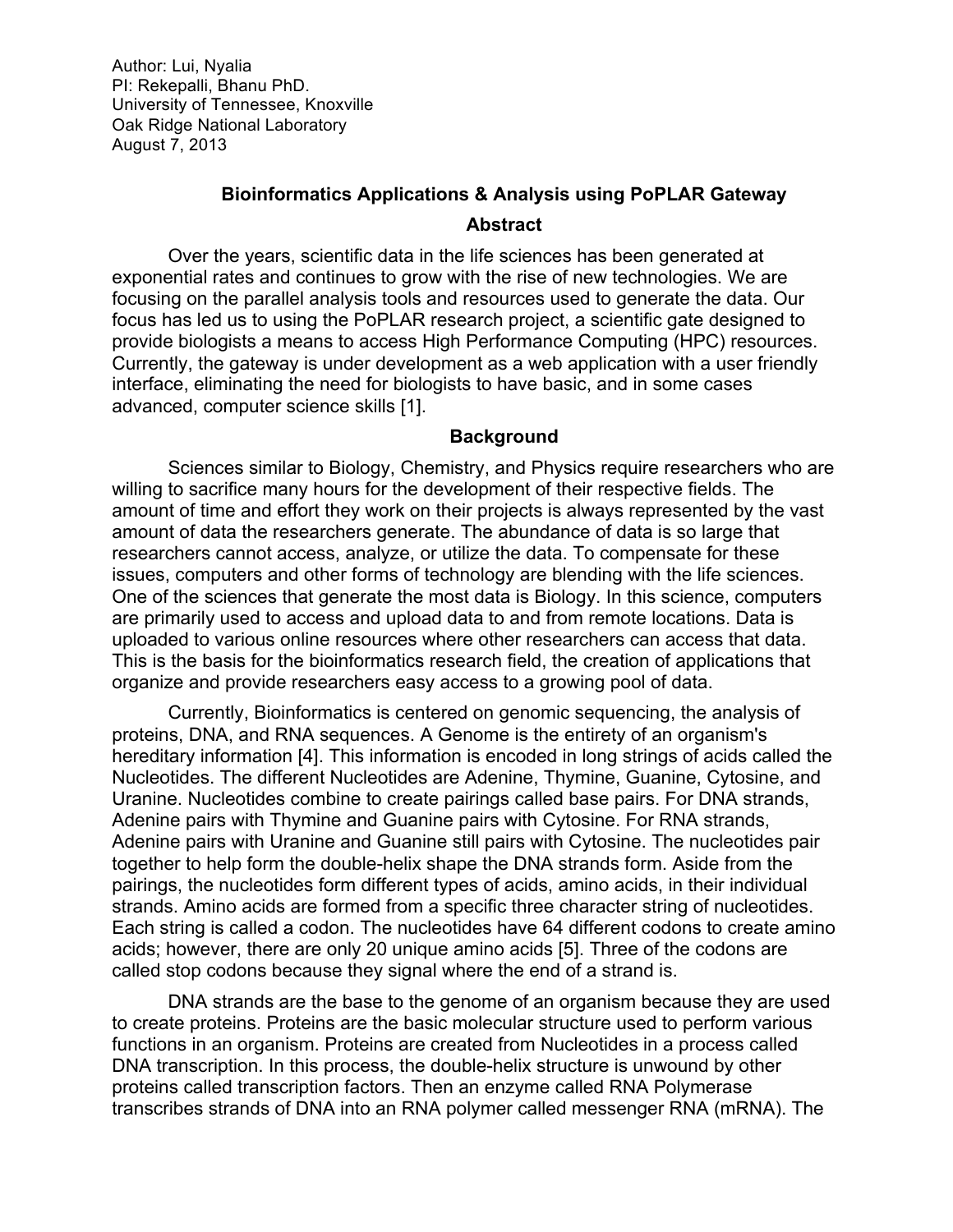nucleotides are paired with their appropriate partners during this step. These two steps occur within a cell's nucleus. Once the polymerase is finished creating the mRNA, the mRNA moves outside of the nucleus and into the cytoplasm where ribosomes (rRNA) work together with transfer RNA (tRNA) to translate the mRNA into amino acid chains [5]. The appropriate amino acid is appended to a growing polypeptide chain which when finished, is called a protein.

#### **Bioinformatics**

Previously discussed was the biological side to bioinformatics, this section introduces how computers and technology blend with biology. In bioinformatics there are four explored fields, in order they go as follows: Genome Assembly, Sequence Analysis, Structure, and Drug Discovery. Genome Assembly is where researchers focus on assembling the hereditary sequences of a specific organism i.e. the genome. Sequence Analysis is where researchers or developers use and create tools to analyze hereditary sequences. Within Sequence Analysis is a sub-category called phylogenetic. Phylogenetic is about the development of tools to help the analysis of genetic relationships through phylogenetic trees. The Structure Creation field is the use of data from sequence analysis to develop 3 dimensional structures. The last, Drug Discovery, is about utilizing and analyzing the 3D structures so life scientists may create new medicine.

Sequence Analysis is the focus of this research project. Teams of computational biologists use various tools and applications to help analyze sequences. These tools help analyze by aligning sequences together, this is called sequence alignment. Sequence alignment is the process of taking two different sequences or strands and finding if they have similar regions anywhere within their string of nucleotides. There are two types of sequence alignment, global and local alignment. Global alignment is an attempt to align every nucleotide from one sequence to a nucleotide in another sequence. Global alignment is useful when comparing similar sequences. Local alignment is an attempt to align a region from one sequence to a region in another and is useful for dissimilar sequences [6].

Four of the many sequence analysis tools are the National Center for Biotechnology Information's Basic Local Alignment Search Tool (BLAST), HMMER, MUSCLE, and MUMMER. These four are local alignment tools however MUSCLE is different from the rest. MUSCLE can conduct multiple sequence alignment (MSA) whereas BLAST, HMMER, and MUMMER do not. Multiple sequence alignment is the alignment of three or more sequences instead of two. There are two methods that MSA tools use. The first utilizes a heuristic search, a progressive technique, which will align pairs of sequences together starting at the most similar pair and progressively moving to the most dissimilar pair [7]. The second method is an iterative method. The tool will align two sequences first and then realign the last two to the next sequence. Previously aligned sequences will be realigned to the next sequence until the tool has aligned all sequences together. These tools may be found online for free download.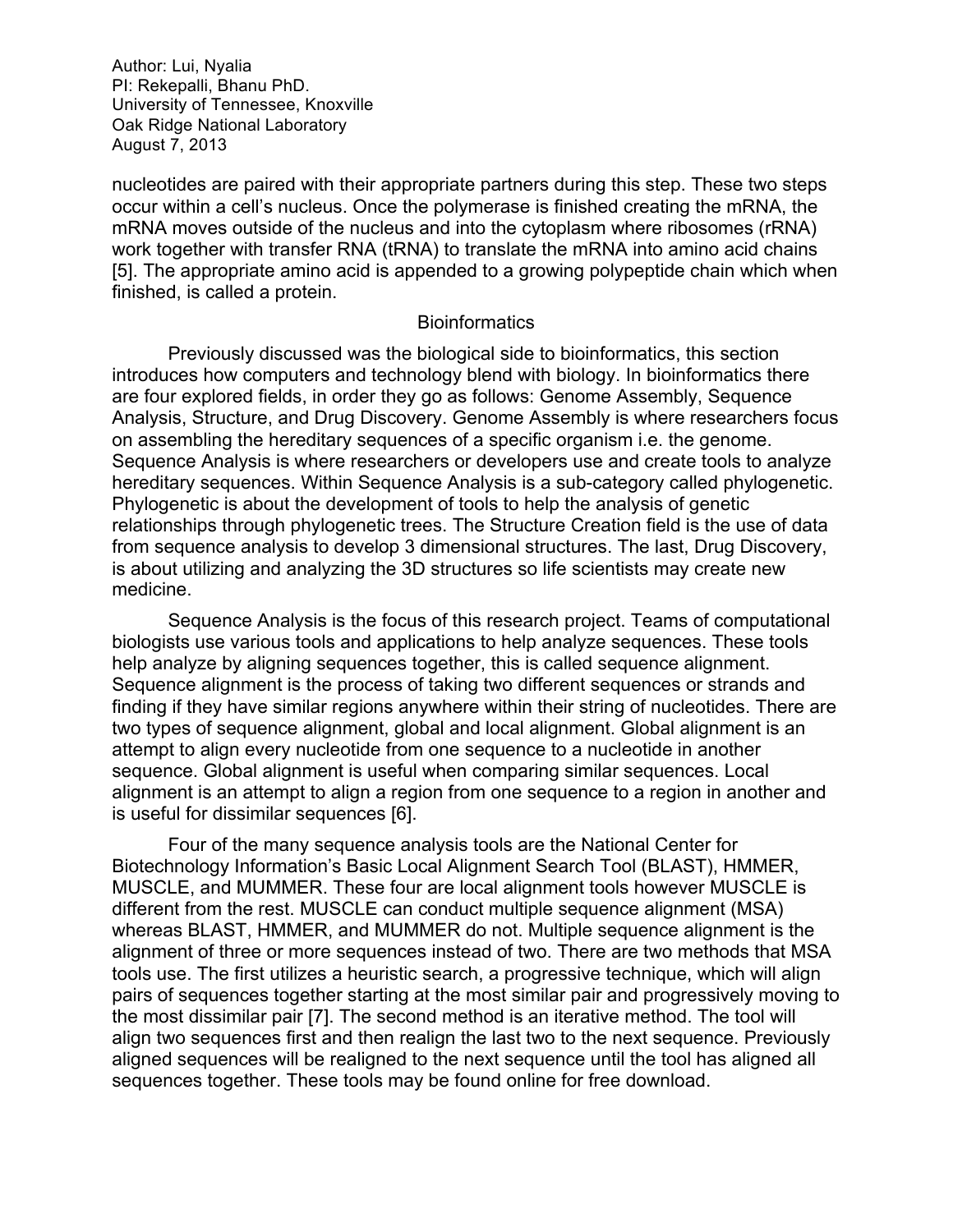**Methods** 

To understand more about bioinformatics sequence analysis applications; BLAST, HMMER, MUSCLE, and MUMMER were run on local computers. However, BLAST and MUMMER were compared against each other. Two files were submitted to each program, a sequence file from the researcher and a sequence file from a database. In these files the sequence(s) are broken up into IDs with specific lengths. For simplicity, the IDs from the researcher's sequence file are called Nodes and the IDs from the database sequence file are called Contigs. Recalling that alignment finds regions of similarity between two sequences, the alignment started and ended at any spot in the sequence. This information is used when comparing BLAST and MUMMER against each other.

BLAST and MUMMER were compared by calculating the coverage of each ID in a sequence. The coverage of an ID is calculated in three steps. First, every times a unique ID was aligned, the starting and ending points of the alignment had to have been recorded. Second, take one of the IDs and all of its starting and ending points from the alignment and calculate the total length covered by the alignment. One must make sure to accommodate for overlap as adding the same length multiple times ruins data. Third, divide the total length covered by the alignment by the total length of the ID. The total length of the ID can be found in either the database file or the researchers file depending on what sequence the ID came from. The quotient will be the coverage of that ID. Use the coverage of each ID as the measuring factor when comparing BLAST and MUMMER. Their coverage data was compared in two different ways. The first way was by analyzing each individual ID coverage. The second was by analyzing the coverage and how many IDs covered that same amount. The results of the Contig IDs are shown in figure 1 and 2. The results show that the alignment algorithm used in MUMMER cover more of and IDs original length than BLAST.



**Figure 1:** A graph of 300 Contig IDs and each IDs coverage. The orange indicates the MUMMER results and the blue indicates the BLAST results.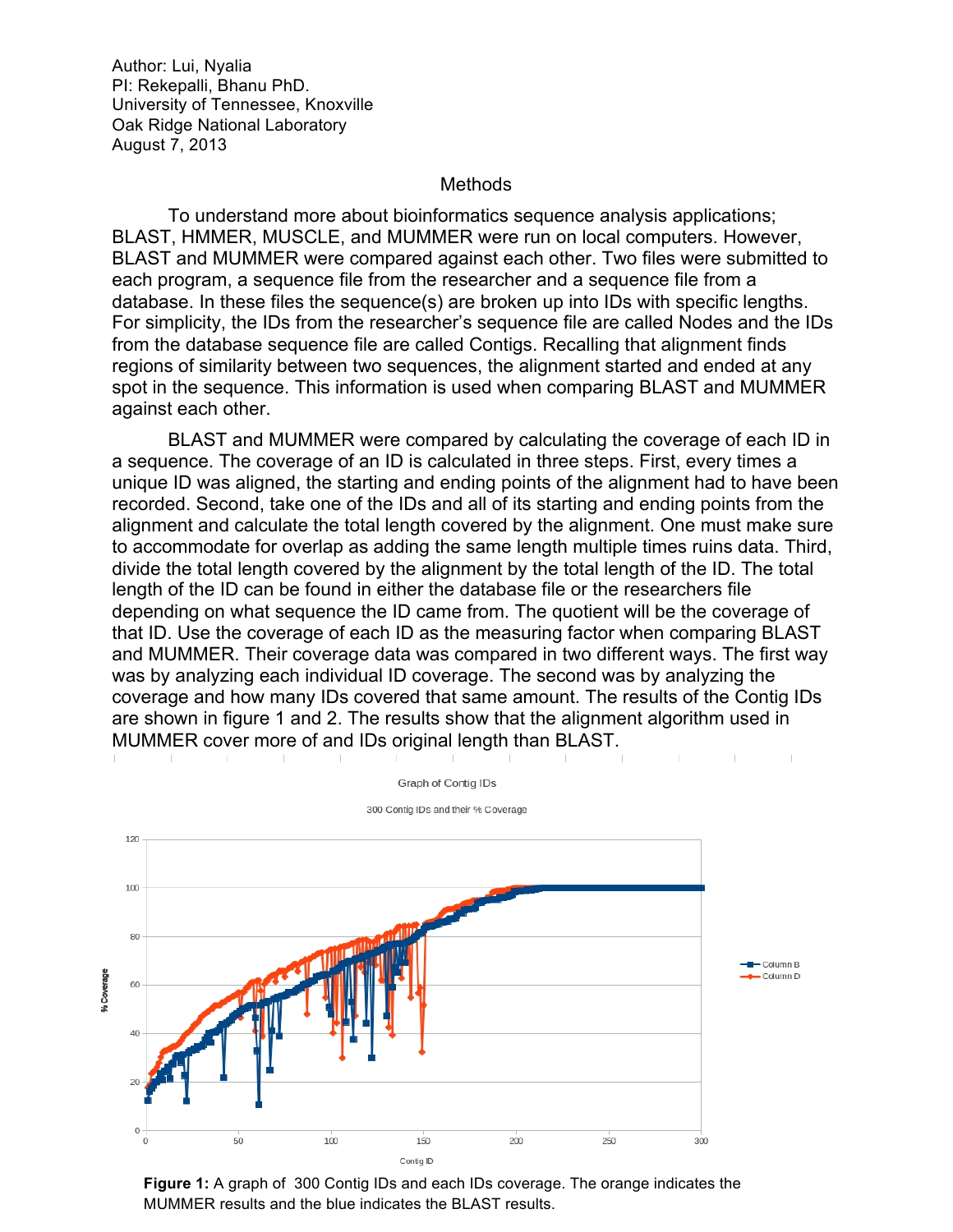Percent Contin's

Percent and their ID



**Figure 2:** A graph of each coverage and the number of Contig IDs that covered the same amount.

## **The PoPLAR Science Gateway**

BLAST, HMMER, MUSCLE and MUMMER are programs that are run within the command line (Windows) or the terminal (Linux). This means that they require a basic understanding of computer science and navigation. Gaining these skills can be time consuming, tedious, and stressful. The focus is to create analytical applications similar to current tools as well as develop resources that provide biologists easy access to analytical apps. Ultimately, the objective is to eliminate the need for biologists to learn computer science skills. This led to the idea of utilizing a science gateway[1]. A science gateway is an application that provides researchers easier access to Highly Scalable Parallel (HSP) tools on High Performance Computing (HPC) resources. HSP tools are command line applications that in the past sequentially performed computational calculations but have been rewritten for parallel computing [1]. The optimal gateway for this research project is the Portal for Petascale Lifescience Applications & Research (PoPLAR) scientific gateway. The PoPLAR gateway is based off of the CIPRES scientific gateway for phylogenetic research and is specifically devoted to providing biologists easy access to data and HSP tools. PoPLAR is under development as a web application that gives researchers a customizable interface for running HSP tools. Instead of typing various commands in the terminal a user may instead login to PoPLAR. Once logged in, they will be shown a page where they may create a new directory. Every directory has two sub directories, a data folder and a task folder. The data folder is where the results from various HSP tasks will be sent. A researcher may also upload data from their personal machine to their data folder. The second sub directory, tasks folder, is where a researcher may run a HSP task on a HPC resource. Currently, PoPLAR supports BLAST, HMMER, and MUSCLE as HSP tasks and all tasks will be ran on the Kraken supercomputer located at Oak Ridge National Laboratory in Knoxville, Tennessee. See figure 3 for an image of the directory tree.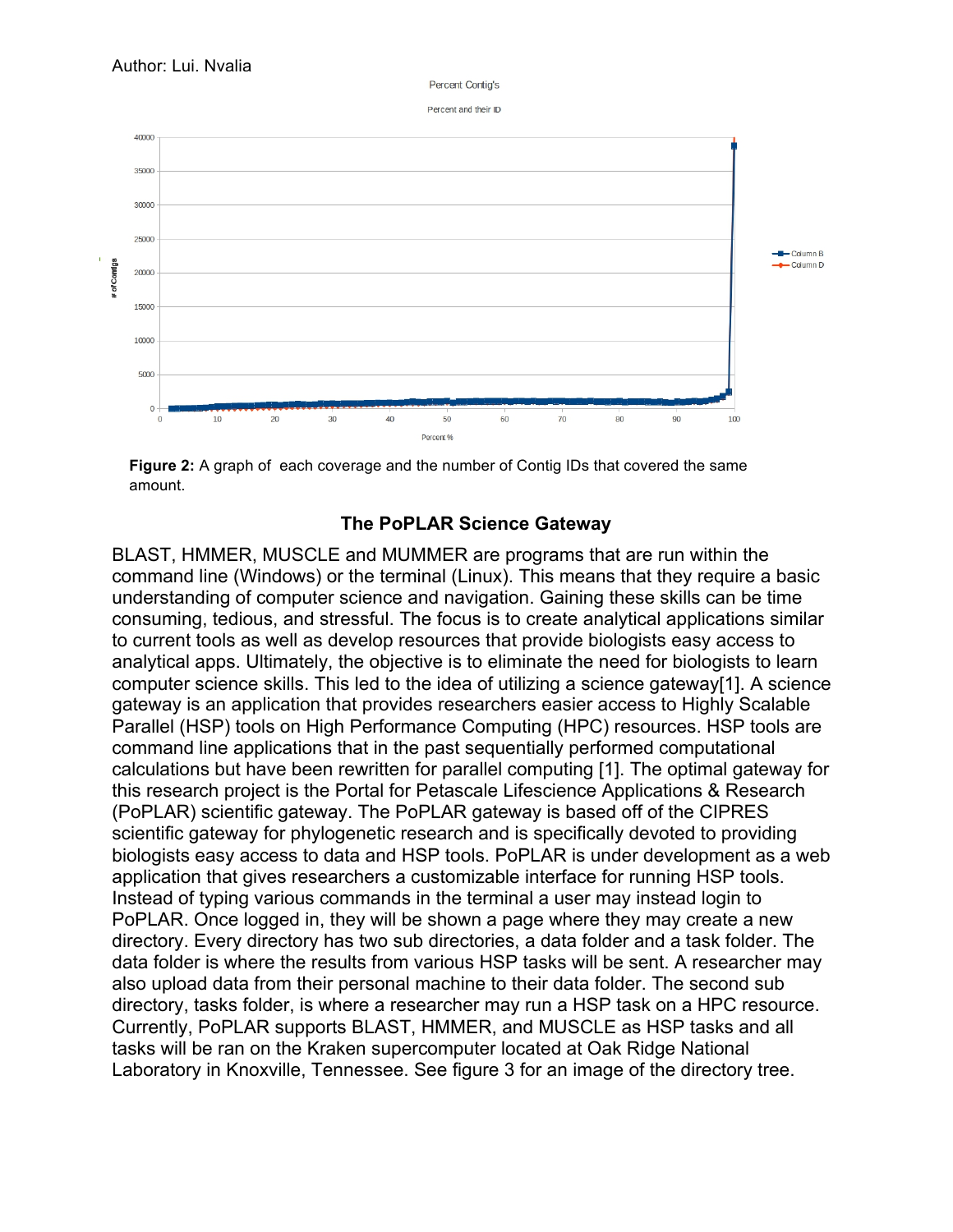|                                                                                                                                                                                                    | <b>PoPLAR</b><br><b>Portal for Petascale Lifescience Applications &amp; Research</b>                                                                                                                                                                                                                                                                                                             |
|----------------------------------------------------------------------------------------------------------------------------------------------------------------------------------------------------|--------------------------------------------------------------------------------------------------------------------------------------------------------------------------------------------------------------------------------------------------------------------------------------------------------------------------------------------------------------------------------------------------|
| <b>Toolkit</b><br>Home<br><b>Folders</b><br>$\blacksquare$<br>∍<br><b>Tester</b><br>$\begin{tabular}{ c c } \hline \textbf{a} & Data (4) \\ \hline \textbf{b} & Tasks (1) \\ \hline \end{tabular}$ | <b>My Workbench</b><br><b>My Profile</b><br>Help<br><b>How to Cite Us</b><br>Logout<br><b>Tasks</b><br><b>Refresh Tasks</b><br>Current CPU Hr Usage: 0 Explain this?<br>There is currently 1 data item in this tab.<br>« < Page 1 of 1 > »<br>Show 20 • records on each page                                                                                                                     |
|                                                                                                                                                                                                    | <b>Date</b><br>Select all<br><b>Parameters</b> Output<br>п<br>Label<br><b>Tool</b><br><b>Action</b><br><b>Input</b><br><b>Created</b><br><b>HSP</b><br>7/29/13,<br>Test<br>View<br>View<br>□<br><b>BLAST on</b><br>View $(5)$<br><b>View Output</b><br>Clone<br><b>BLAST</b><br>(2)<br>16:03<br>(1)<br>Kraken<br><b>Create New Task</b><br>Move selected to Tester<br>GO<br>ょ<br>Delete Selected |
| Á<br><b>Report an Issue</b>                                                                                                                                                                        |                                                                                                                                                                                                                                                                                                                                                                                                  |
| NICS SDSC                                                                                                                                                                                          | NICS - University of Tennessee - Oak Ridge National Laboratory<br>PO Box 2008, BLDG 5100 - Oak Ridge, TN 37831-6173<br>Valid: xhtml   css                                                                                                                                                                                                                                                        |

**Figure 3:** An image of the directory tree and the screen where the researcher may create or edit a task. The directory tree is in the top left right below the "home" button.



**Figure 4:** A flow chart of what happens to an initiated task in the back-end of the PoPLAR gateway.

After a task is submitted through the gateway a number of actions happen. The task will be ran on an HPC resource but after the task finishes either the HPC will return the raw output data back to the gateway and consequently the data folder, or the output will go through a back end process. This process is used to parse the output into a format that is easier to understand. There are three choices for parsed data output, which are indicated by numerical options 7, 8, or 9. The choices are, flat query anchored without identities (7), tab-delimited (8), or XML (9). The parsed output is then returned to the gateway where the file will be stored in the researcher's online data folder. See figure 4 for the flow chart of an initiated task.